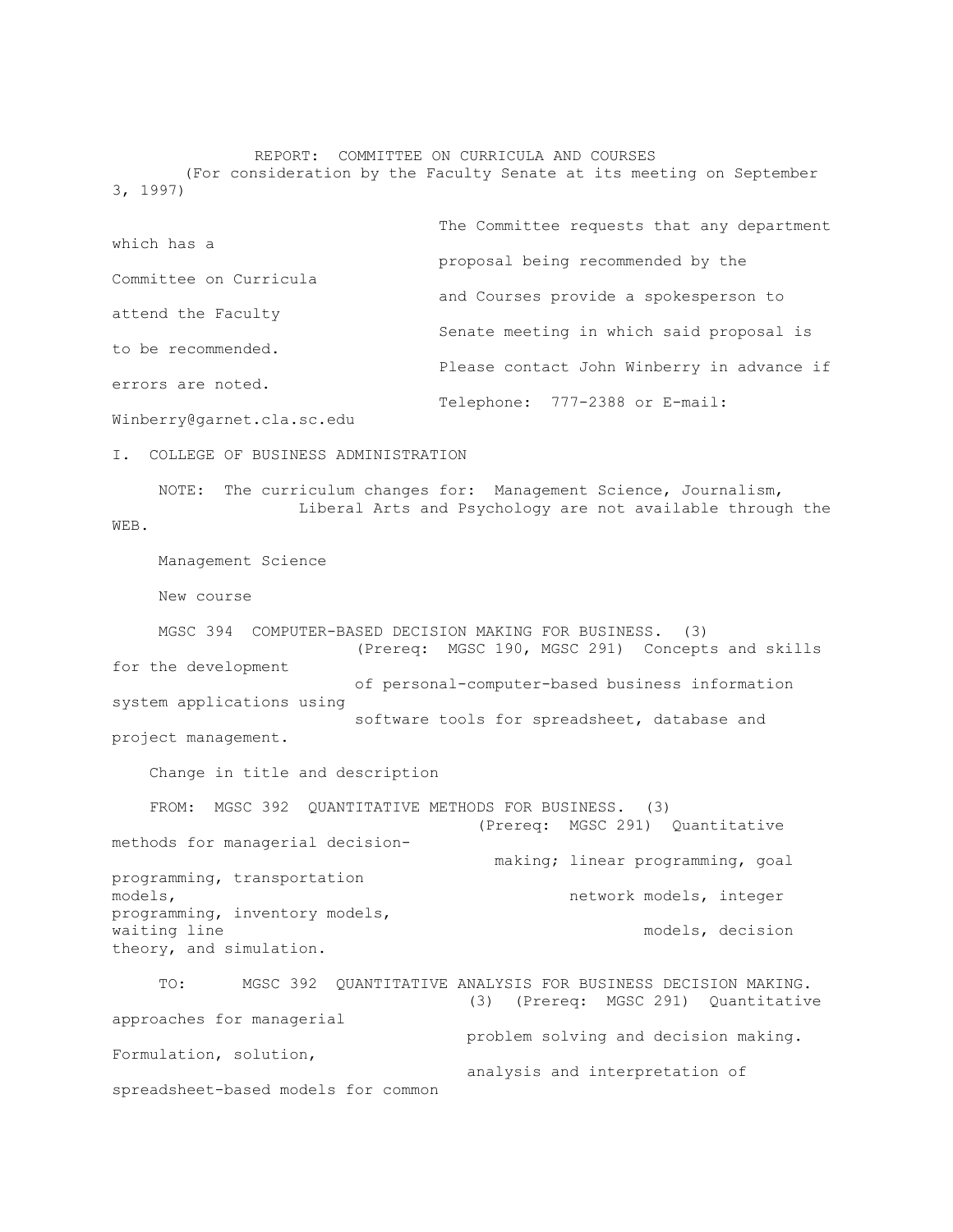business decision-making situations. Optimization, simulation, decision analysis.

 FROM: MGSC 590 BUSINESS INFORMATION SYSTEMS APPLICATION. (3) (Prereq: MGSC 490) Case and field studies of specific information systems.

 TO: MGSC 590 BUSINESS INFORMATION SYSTEMS IMPLEMENTATION. (3) (Prereq: MGSC 490) Design, implementation and evaluation of business information systems; implementation strategies and research techniques; postimplementation evaluation planning.

# COLLEGE OF BUSINESS ADMINISTRATION

Management Science (continued)

Change in curriculum, University Bulletin, page UG 88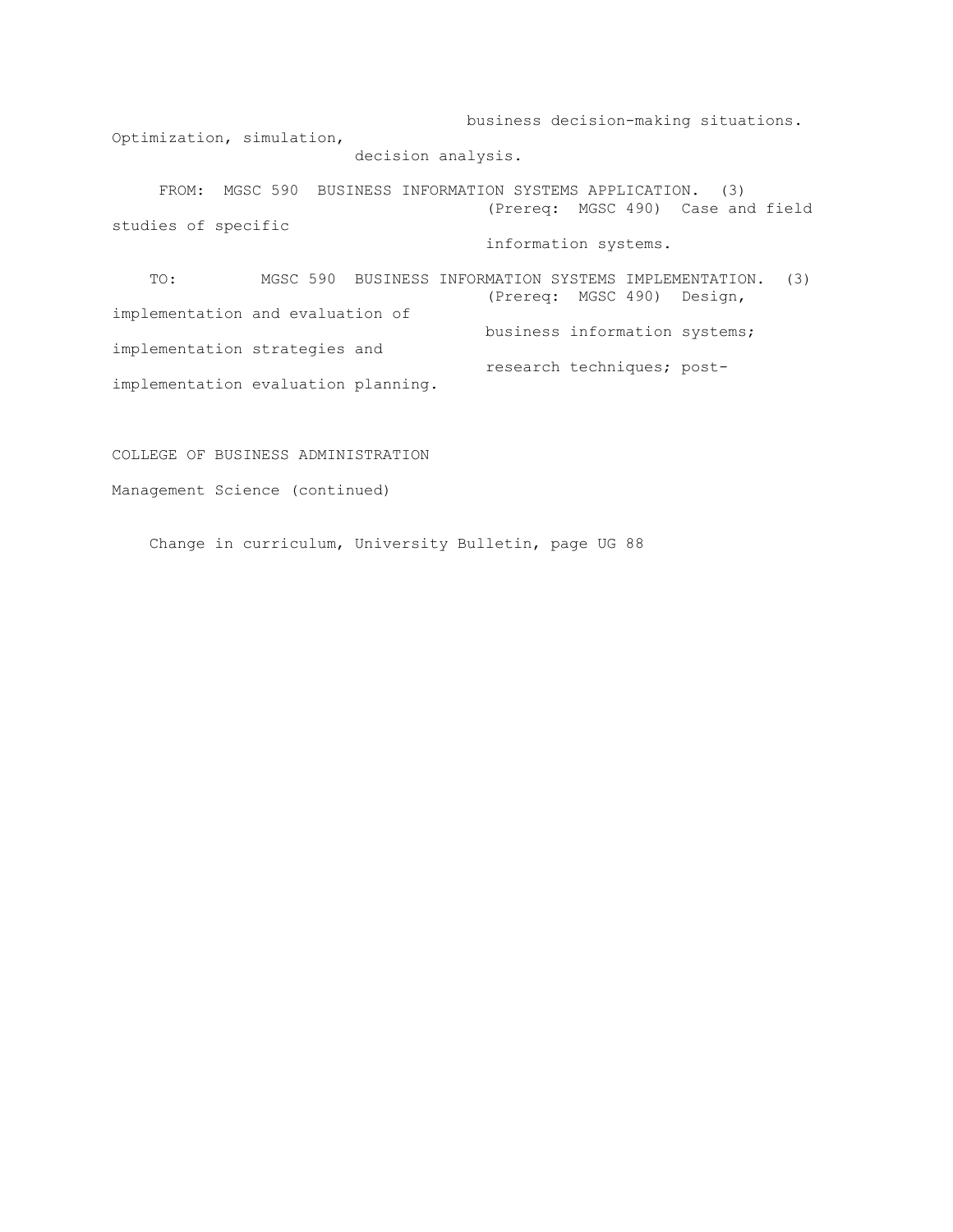#### II. COLLEGE OF EDUCATION

A. Department of Educational Psychology

New course

 EDCE 510 INTRODUCTION TO COUNSELING. (3) (Prereq: Admission to graduate program in Counseling or consent of instructor) A survey of the counseling profession including history, orientation and practice.

B. Department of Instruction and Teacher Education

Deletions

 EDEC 110 PRACTICUM IN EARLY CHILDHOOD EDUCATION I. (3) EDEC 244 LANGUAGE EXPERIENCES FOR THE CHILD UNDER SIX. (3)

C. Department of Physical Education

Change in number, hours and description

 FROM: PEDU 170 DANCE PERFORMANCE. [=THSP 577] (1) Choreography based on the techniques of ballet through the contemporary idioms of jazz and modern dance. Opportunity for public performance. TO: PEDU 577 DANCE PERFORMANCE. [=THSP 577] (3) Rehearsal,

 choreographic analysis, and dance performance. All components of dance production-- including music, costume, lighting, and scenery- will be considered.

III. COLLEGE OF JOURNALISM

Change in curriculum, University Bulletin, page U128

Current

Proposed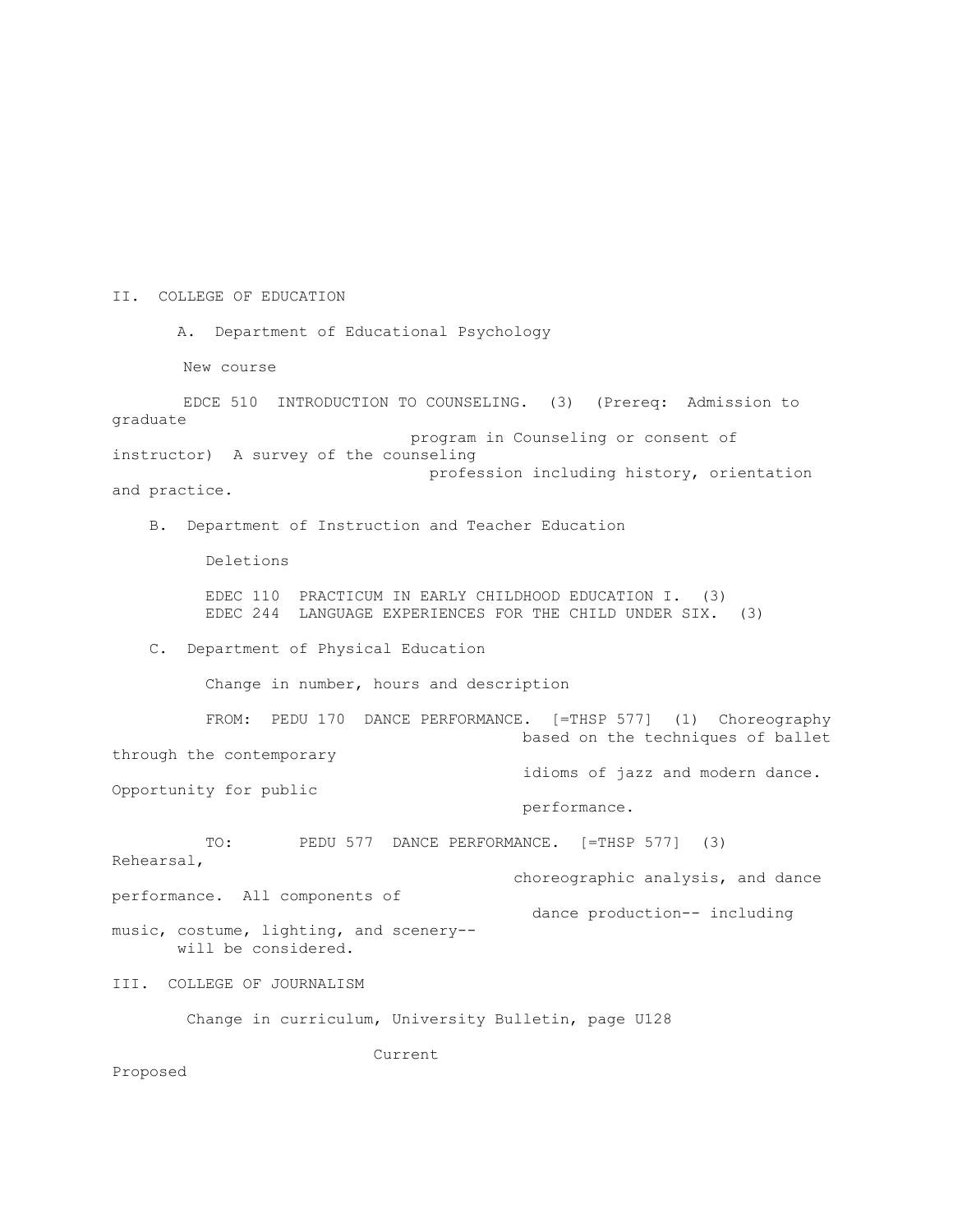I. General Education Requirements **I.** General Education Requirements Public Relations Public Relations THSP 140 or 440 THSP 150 and the state of the state of the state of the state of the state of the state of the state of the state of the state of the state of the state of the state of the state of the state of the state o 140 or 260 Three (3) hours of humanities Three (3) hours of humanities hours of humanities (Humanities: ARTE 101, ARTH, ARTS, (Humanities: ARTE 101; ARTH; ARTS; MUSC, RELG; THSP, PHIL, except 110 MUSC; RELG; THSP; PHIL, except 110 and 111) and 111) COLLEGE OF JOURNALISM (Continued) Current Proposed

## IV. COLLEGE OF LIBERAL ARTS

A. Change in curriculum, University Bulletin, page 134 UG

Current

Proposed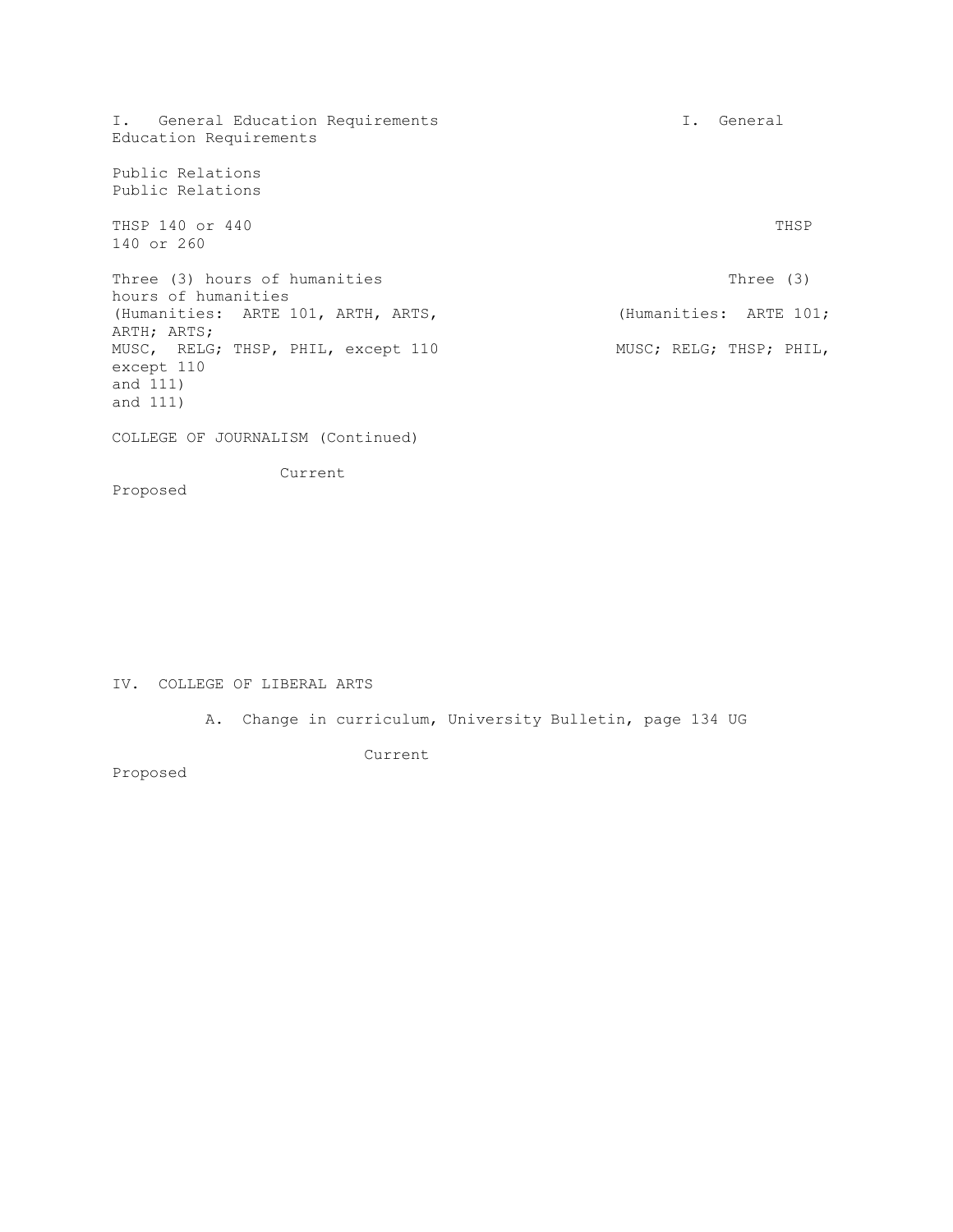COLLEGE OF LIBERAL ARTS (Continuation)

B. Department of Aerospace Studies

Deletions

AERO 301L ADVANCED AIR FORCE LEADERSHIP EXPERIENCES I. (No credit) AERO 302L ADVANCED AIR FORCE LEADERSHIP EXPERIENCES II. (No credit) AERO 401L ADVANCED AIR FORCE LEADERSHIP EXPERIENCES III. (No credit) AERO 402L ADVANCED AIR FORCE LEADERSHIP EXPERIENCES. (1) Change in course, title and description FROM: AERO 201 THE DEVELOPMENT OF AIR POWER I. (1) Coreq: AERO 201L) Development of air power from balloons and dirigibles through the air war in Southeast Asia including the peaceful employment of US air power in relief missions and civic action programs in the late 1960's. The impact of international influences on the role or air power. One class meeting per week. TO: AERO 201 THE AIR FORCE WAY I. (1) (Coreq: AERO 201L) Transition to Air Force officer candidate: Air Force heritage and leaders, introduction to leadership, group leadership problems, and application of communication skills. FROM: AERO 202 THE DEVELOPMENT OF AIR POWER II. (1) (Coreq: AERO 202L) Quality Air Force, introduction to ethics and values, continued study of Air Force heritage and development of communication skills. TO: AERO 202 THE AIR FORCE WAY II. (1) (Coreq: AERO 202L) Quality Air Force, introduction to ethics and values, continued study of Air Force heritage and development of communication skills. Change in description and credit hours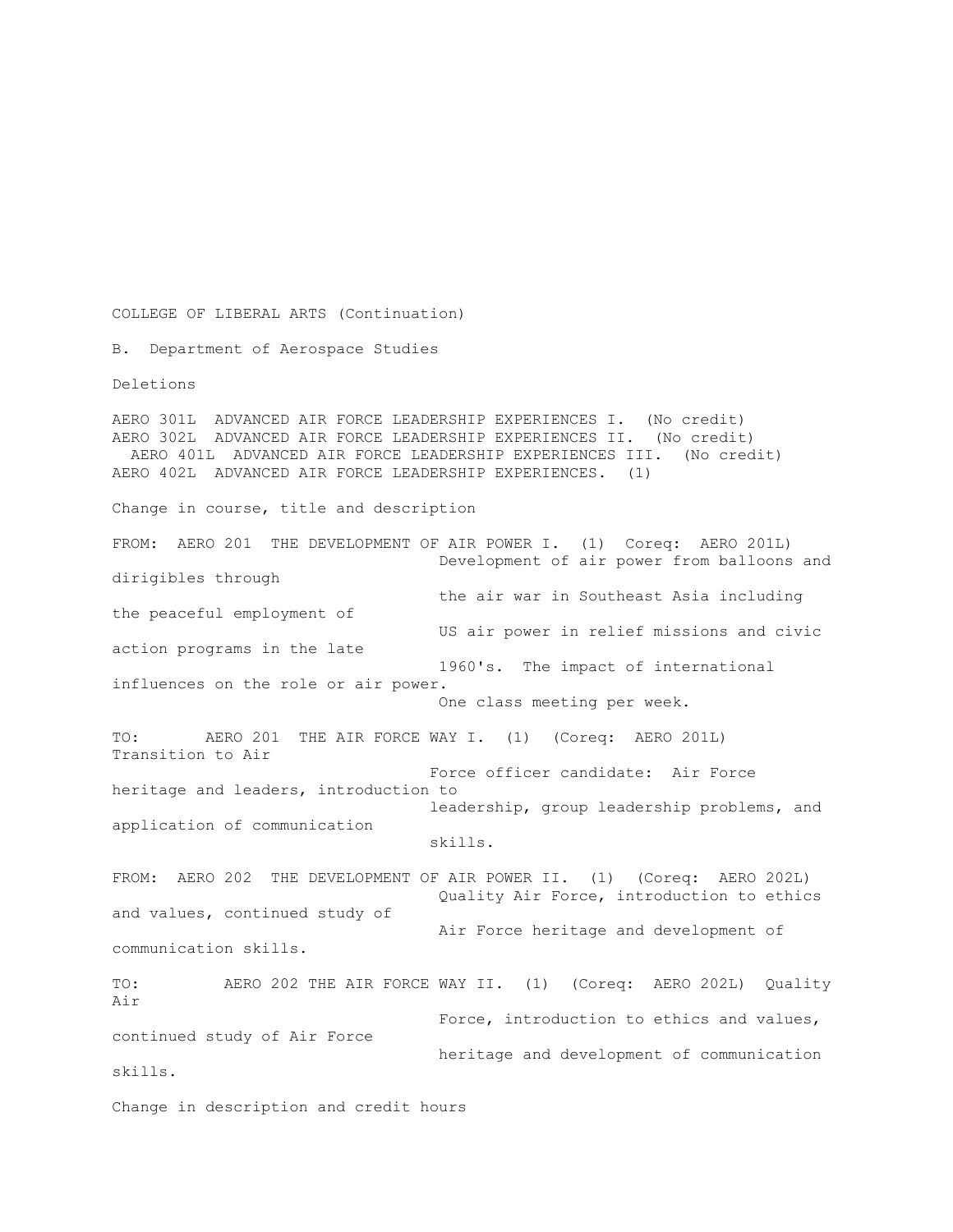FROM: AERO 301 QUALITY AIR FORCE LEADERSHIP AND MANAGEMENT I. (3) (Coreq: AERO 301L) Management principles; leadership theory, functions, and practices; meaning of professionalism; Air Force personnel policies; communicative skills; discipline and human relations. TO: AERO 301 QUALITY AIR FORCE LEADERSHIP AND MANAGEMENT I. (4) Management principles, functions, and practices; leadership theory;

meaning of professionalism; Air Force personnel policies; communication skills; discipline and human relations. Three lectures and one two-hour laboratory per week.

COLLEGE OF LIBERAL ARTS

Department of Aerospace Studies (continued)

FROM: AERO 302 QUALITY AIR FORCE LEADERHIPS AND MANAGEMENT II. (3) Coreq: AERO 302L) A continuation of AERO 301. Management principles, functions, and practices; professional responsibilities; channels of communication; problemsolving; communication skills; administration, performance standards; and career planning. TO: AERO 302 QUALITY AIR FORCE LEADERSHIP AND MANAGEMENT II. (4) (Prereq: AERO 301 or permission of instructor) Continuation of AERO 301: management functions and practices, professional responsibilities, channels of communication, problem solving, administration, performance standards, career planning. Three lectures and one two-hour laboratory per week. Change in title, description and credit hours FROM: AERO 401 NATIONAL SECURITY FORCES IN CONTEMPORARY AMERICAN SOCIETY I. (3) Military forces in American society and the military justice system. Military professionalism, civil-military relations, and national defense. TO: AERO 401 NATIONAL SECURITY AFFAIRS. (4) (Prereq: AERO 302 or permission of instructor) National security

process, regional studies, Air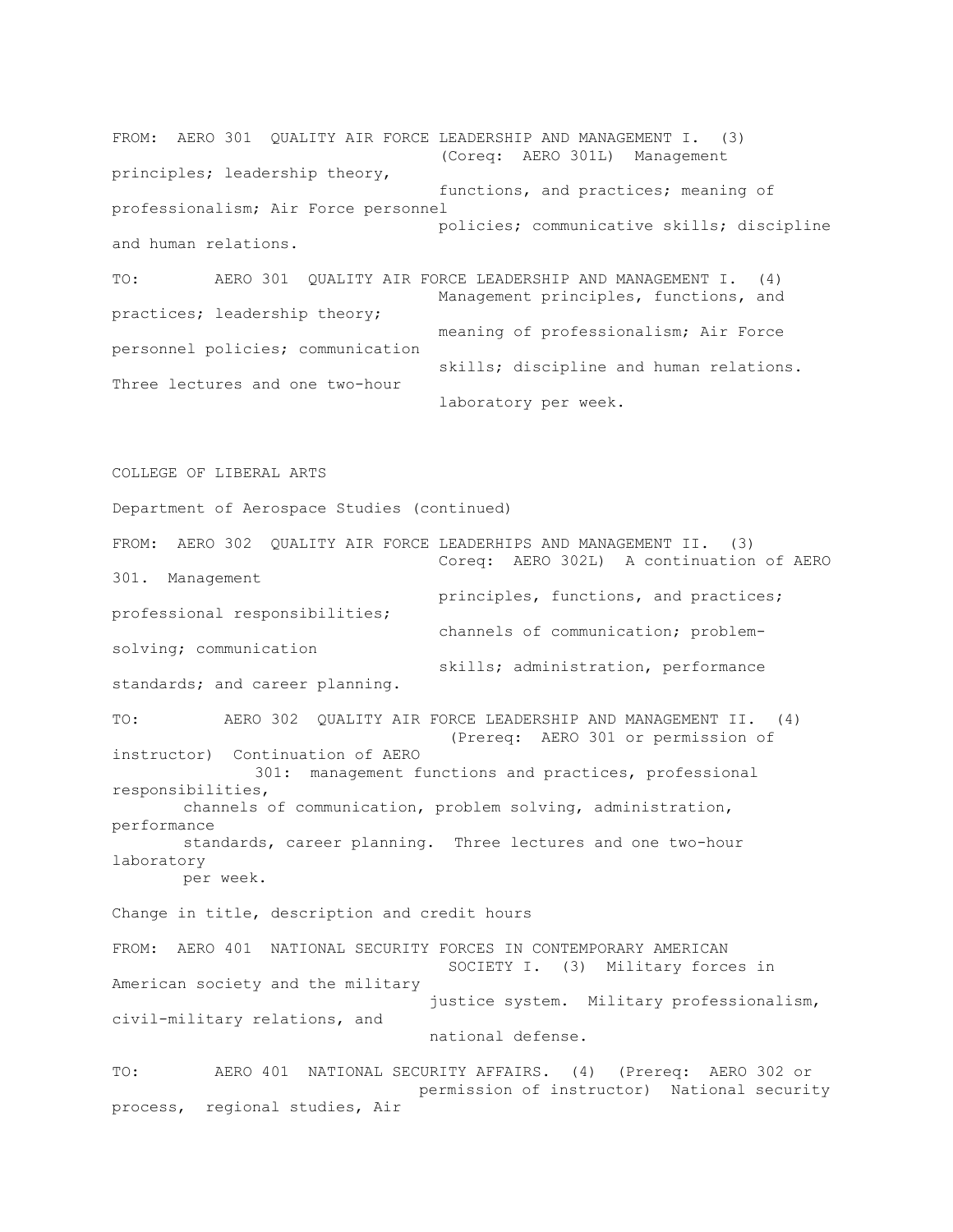Force doctrine, refinement of communication skills. Three lectures and one two-hour laboratory per week. FROM: AERO 402 NATIONAL SECURITY FORCES IN CONTEMPORARY AMERICAN SOCIETY II. (3) A continuation of AERO 401. Defense strategy and the methods of managing conflict since World War II; formulation and implementation of national security policy. TO: AERO 402 PREPARATION FOR ACTIVE DUTY. (4) (Prereq: AERO 401 or permission of instructor) Continuation of AERO 401: managing personnel conflict, the military as a profession, professionalism, military ethics. Three lectures and one-two hour laboratory per week. C. Department of Geography

New course

 GEOG 378 WORLD TOURISM GEOGRAPHY. (3) Geographic analysis of tourism in America and selected world regions; demand, supply, transportation and cultural/environmental impact of tourism and travel.

D. Linguistics Program

Change in title and description

 FROM: LING 567 EXPERIMENTAL PSYCHOLINGUISTICS. [=PSYC 506] (3) (Prereq: consent of instructor) Psychological experiments relating to theories of speech perception, linguistic theories of syntax and semantics, the brain mechanisms underlying language, the development of language in children, and the role of language in thought.

 TO: LING 567 PSYCHOLOGY OF LANGUAGE. [=PSYC 506] (3) (Prereq: consent of instructor) Theories of speech perception, linguistic theories of syntax and semantics, the brain mechanisms underlying language, the development of language in children, and the role of language in thought.

E. Department of Psychology

Change in curriculum, University Bulletin, page 177 UG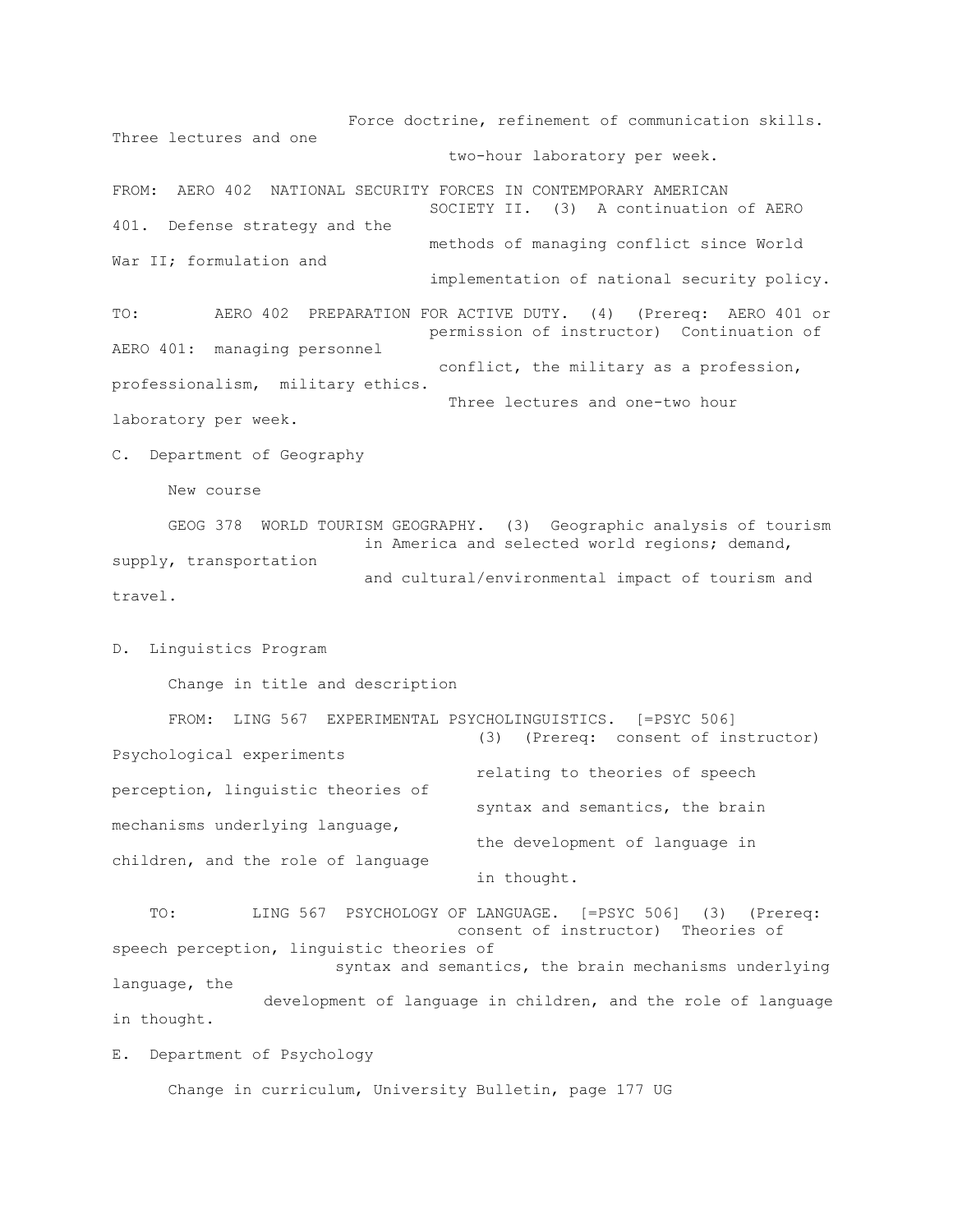### Justification

The major requirements currently allow four psychology electives with no more than 6 hours of independent study courses. This requirement is to ensure breadth in training in psychology and it was felt that the practicum course (PSYC 489) was as narrow as many of the independent study courses and should be included in the stipulated 6 hours. However, it was also felt that the students, particularly those going on for additional professional training after their undergraduate degree, should be encouraged to take these courses as general electives. The following are the proposed changes to make in the last paragraph under the Major Requirements heading. The new wording also corrects an error that has gotten into the Bulletin; the error was the phrase ?with at least 9 hours numbered 300 or above with at least 9 hours in courses at 400 and above..?. The wording in the Bulletin in 1996-97 seems to

have been mismanaged even though the galleys sent to the department were correct.

COLLEGE OF LIBERAL ARTS

Department of Psychology

Deletion

PSYC 226L LABORATORY IN RESEARCH METHODS. (1)

Change in prerequisites, description, and credit hours

FROM: PSYC 399 INDEPENDENT STUDY. (3) May be repeated for credit up to a maximum of six hours total. Not for Psychology major credit. Contract approved by instructor, adviser and department chair is required for undergraduate students.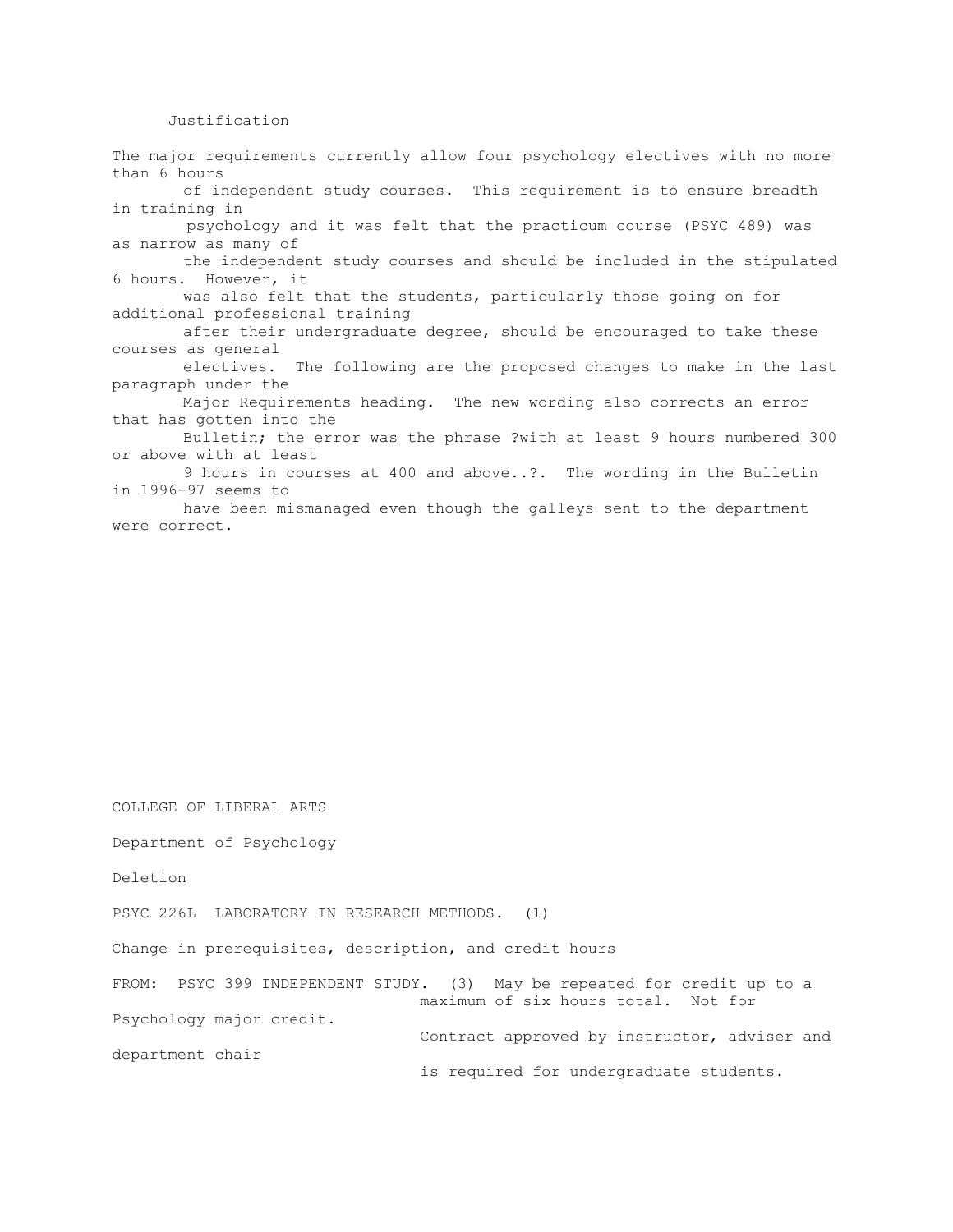TO: PSYC 399 INDEPENDENT STUDY. (1-6) (Prereq: PSYC 101 and consent of instructor) Closely supervised project or research experience in psychology. Approved contract required. May be repeated for up to 6 credits. Not for psychology major credit. Change in prerequisites and description FROM: PSYC 498 ADVANCED INDEPENDENT STUDY. (1-6) (Prereq: consent of instructor) May be repeated for credit for a maximum of six hours. Requires contract approved by instructor, advisor, and department chair. TO: PSYC 498 ADVANCED INDEPENDENT STUDY. (1-6) (Prereq: 9 hours of psychology and consent of instructor) Closely supervised project or research experience in psychology. Approved contract required. May be repeated for up to 6 credits. Change in title and description FROM: PSYC 506 EXPERIMENTAL PSYCHOLINGUISTICS. [=LING 567] (3) (Prereq: consent of instructor) Psychological experiments relating to theories of speech perception, linguistic theories of syntax and semantics, the brain mechanisms underlying language, the development of language in children, and the role of language in thought. TO: PSYC 506 PSYCHOLOGY OF LANGUAGE. (3) [=LING 567] (Prereq: consent of instructor) Theories of speech perception, linguistic theories of syntax and semantics, the brain mechanisms underlying language, the development of language in children, and the role of language in thought. COLLEGE OF LIBERAL ARTS Department of Psychology (continued)

Change in description

FROM: PSYC 598,599 INDIVIDUAL RESEARCH. (3) (Prereq: 15 hours of psychology